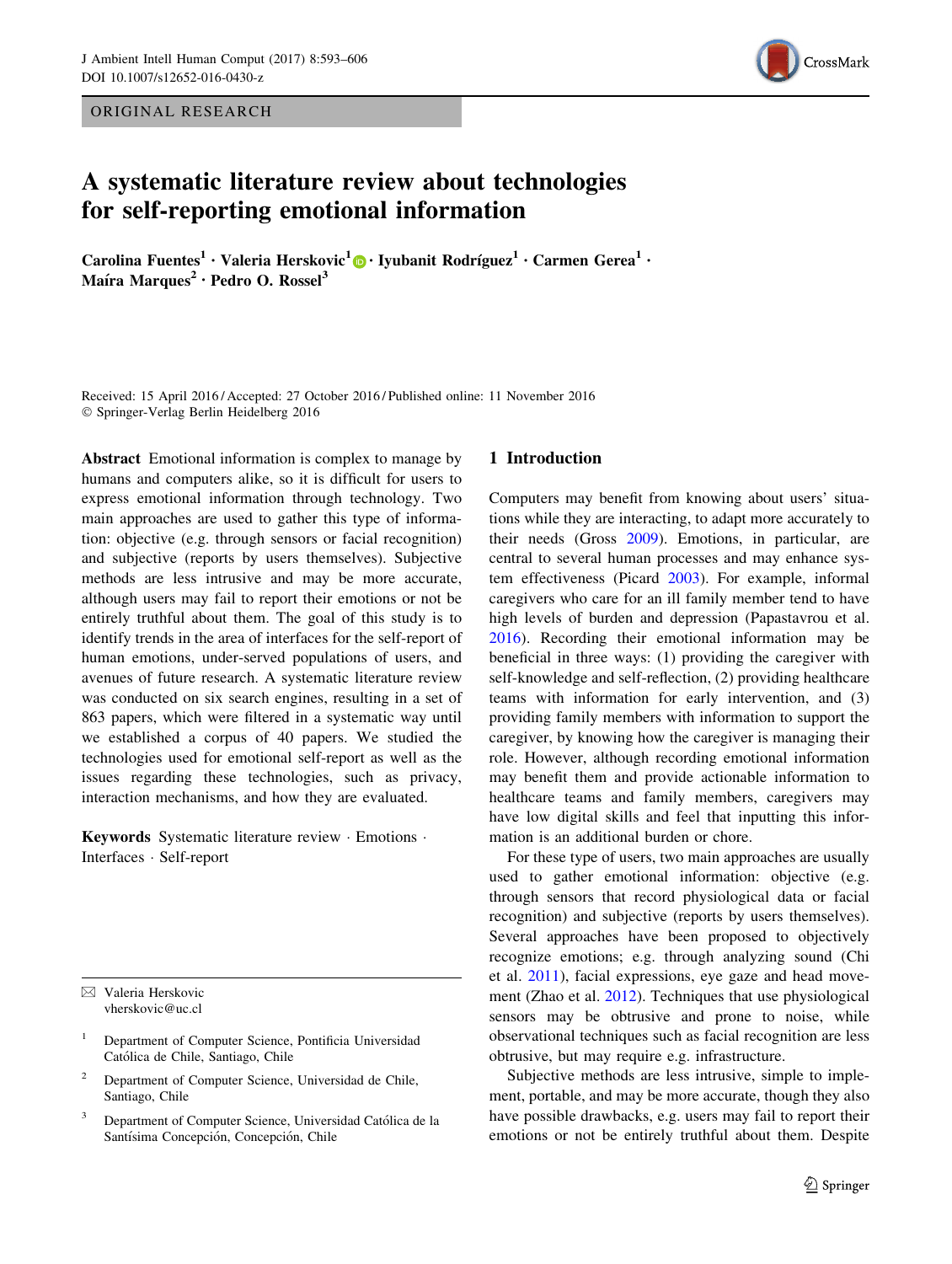this, psychologists rely on this method to know how a patient feels (Barrett [2004](#page-12-0)). However, inputting emotional information into a system is a complex task, since emotions are nuanced, multi-faceted and have varying degrees of intensity. Recently, there have been several proposals of user interfaces and interaction styles to report, register and share human emotions. The goal of this work is to study the types of interaction mechanisms and interfaces that have been used to self-report emotional information, in order to understand the challenges and trends in this area, underserved populations of users, avenues of future research, and provide insights or lessons learned about how to best approach the design of interfaces for self-report of emotional information.

To achieve our goal, we conducted a systematic literature review (SLR), which is a way of identifying, evaluating and interpreting available research on a particular topic (Kitchenham and Charters [2007\)](#page-12-0). The main goal of this review is to learn which technologies are used for selfreport of emotional information. We aim to expand the knowledge gained from a previous, preliminary SLR (Fuentes et al. [2015a](#page-12-0)), by adding research questions, conducting a broader search of papers and providing in-depth analysis of results.

This paper is organized as follows. Section 2 summarizes our research area, defining relevant terms for our literature review. Section [3](#page-2-0) describes our methodology, including the research questions, search strategy, selection criteria, and data extraction. Section [4](#page-3-0) presents the results. Then, we discuss our findings and present our conclusions.

#### 2 Background

In this section, we review the area of human-centered computing, and existing types of interfaces, to introduce the key concepts of our literature review.

Human-centered computing is a research field which aims at ''bridging the existing gaps between the various disciplines involved with the design and implementation of computing systems that support human's activities'', i.e., human sciences and computer science (Sebe [2010](#page-13-0)). Human-centered computing is a reimagining of classical human–computer interaction (HCI), in which some researchers consider that understanding people (with their concerns and activities) should be the first consideration in technology design (Bannon [2011\)](#page-12-0).

#### 2.1 Human–computer interfaces

A user interface is the representation of a system with which a user can interact (Jacko [2012](#page-12-0)). Classical types of interfaces are command-line interfaces (CLI) in which the user types in commands (Jain et al. [2011\)](#page-12-0), and graphical user interfaces (GUI), which use image-based interaction (Jain et al. [2011](#page-12-0); Jacko [2012\)](#page-12-0). Natural user interfaces (NUI) allow users to interact using body language and gestures (Wigdor and Wixon [2011](#page-13-0)). Organic user interfaces (OUI) are interfaces that can change their shape (Lahey et al. [2011](#page-12-0)).

Ubiquitous computing is technology that ''disappears'', with the goal of designing computers that fit the human environment (Weiser [1995](#page-13-0)). Ubiquitous computing has high embededness and mobility (Lyytinen and Yoo [2002](#page-13-0)). Pervasive computing follows the same principle and is highly embedded, but with low mobility (Lyytinen and Yoo [2002](#page-13-0)). Ubiquitous and pervasive technologies may be represented by different types of interfaces. One example are tangible user interfaces (TUIs). TUIs allow users to manipulate digital information and physically interact with it (Ishii [2008](#page-12-0)). TUIs take advantage of users' knowledge of how the physical world works (Jacob et al. [2008](#page-12-0)), which may make them especially suitable for users without much knowledge of the digital world.

#### 2.2 Emotions and computing

Emotions are composed of behavioral, expressive, physiological, and subjective reactions, or feelings (Desmet [2005](#page-12-0)). Emotions are central to many human processes (e.g. perception, understanding), and may enhance the effectiveness of some systems (Picard [2003](#page-13-0)). Emotions may be monitored through several techniques: by using sensors to measure neuro-physiological signals, by observing gestures, facial expressions and voice, and by asking users to self-report their own emotions (Lopatovska and Arapakis [2011\)](#page-13-0).

Affective computing is the research area that focuses on computing's relationship to emotions—how it influences them and is influenced by them (Picard and Picard [1997](#page-13-0)). Polzin and Waibel [\(2000](#page-13-0)) posited that it is important for computers to be aware of the emotions of its user, since humans have emotional experiences when interacting with their computers. Otherwise, even if the system can synthesize emotions, interaction becomes one-sided because the user's emotions are ignored (Polzin and Waibel [2000](#page-13-0)).

There are several scenarios in which computing systems benefit from knowing information about users' emotions. For example, persuasive technology aims to explore how to design technology that induces behavioral change in its users (Fogg [1998](#page-12-0)), so persuasive systems, explicitly focused on inducing cognitive or emotional changes (Torning and Oinas-Kukkonen [2009](#page-13-0)), require information about their users' emotions. Some cases, e.g. users with cognitive difficulties, low digital skills, or children, may have difficulty using typical computer systems to input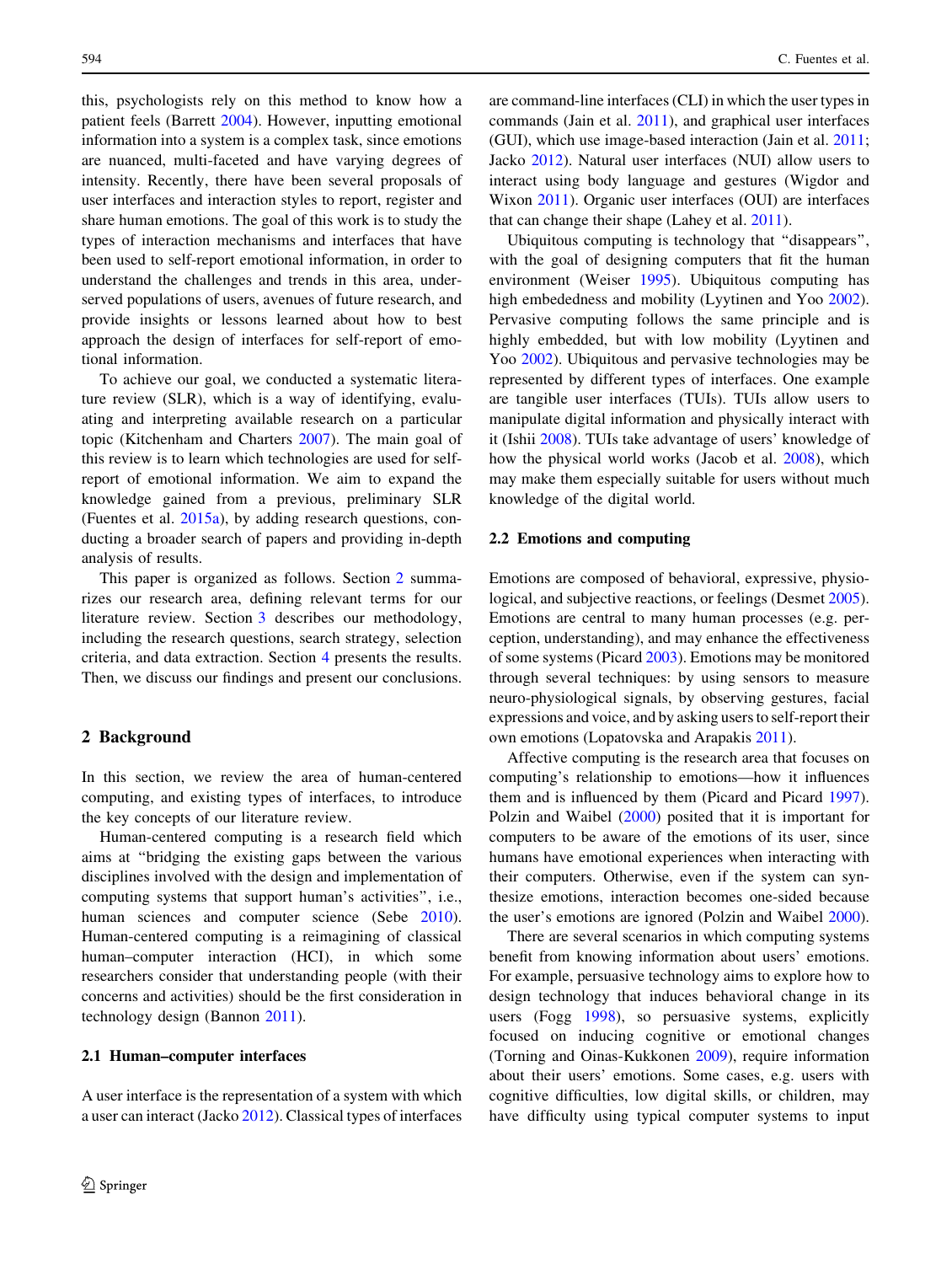<span id="page-2-0"></span>Fig. 1 Research questions as structured by the PICOC criteria



their emotions. New types of interfaces, such as ubiquitous computing technologies, and tangible user interfaces, may be less intimidating and provide a way to blend into the environment and make it easier for users to provide emotional information.

## 3 Systematic literature review methodology

#### 3.1 Literature review methodology

We followed Kitchenham and Charters' SLR methodology (Kitchenham and Charters [2007\)](#page-12-0). We defined our research • How do technologies for self-report of emotional information handle privacy?

• How are technologies for self-report of emotional information evaluated?

#### 3.2 Search strategy

In a previous work (Fuentes et al. [2015a\)](#page-12-0), we conducted a preliminary systematic literature review to identify which technologies are being used to report, register and share human emotions. We used the following search string, over titles and/or abstracts, for the 2005–2015 year range:

## (emotion OR emotions OR mood OR moods OR affect OR affects) AND (share OR interaction **OR** self-report)

questions using the population, intervention, comparison, outcome and context (PICOC) structure (Kitchenham and Charters [2007](#page-12-0)), shown in Fig. 1. It is relevant to note that we do not aim to compare interventions, rather, we are focused on providing an overview of the research, challenges, and solutions that have been proposed in this research area.

The research questions guiding this research are the following ones:

- What emotional information is captured in technologies for self-reporting emotional information?
- What types of technologies are used to self-report emotional information?

Then, we reviewed 327 papers and ended up with a corpus of 13 papers (4%) that fit the inclusion/exclusion criteria for the study. The low success rate of useful papers led us to rewrite our search string. We decided, based on the papers found (which included words such as emotional, sharing, affective, and interface, and names such as *AffectButton* (Read and Belpaeme [2013](#page-13-0)), *Emotion* Caster (Lin et al. [2009\)](#page-13-0) and Mood Squeezer (Gallacher et al. [2015](#page-12-0))), to include more word endings in our new search. We filtered papers from the last 10 years (2006–2016) and, when available, filtered results only to ''Computer Science''. The resulting search string was the following one:

(emotion\* OR mood\* OR affect\*) AND (shar\* OR interact\* OR self-report\*)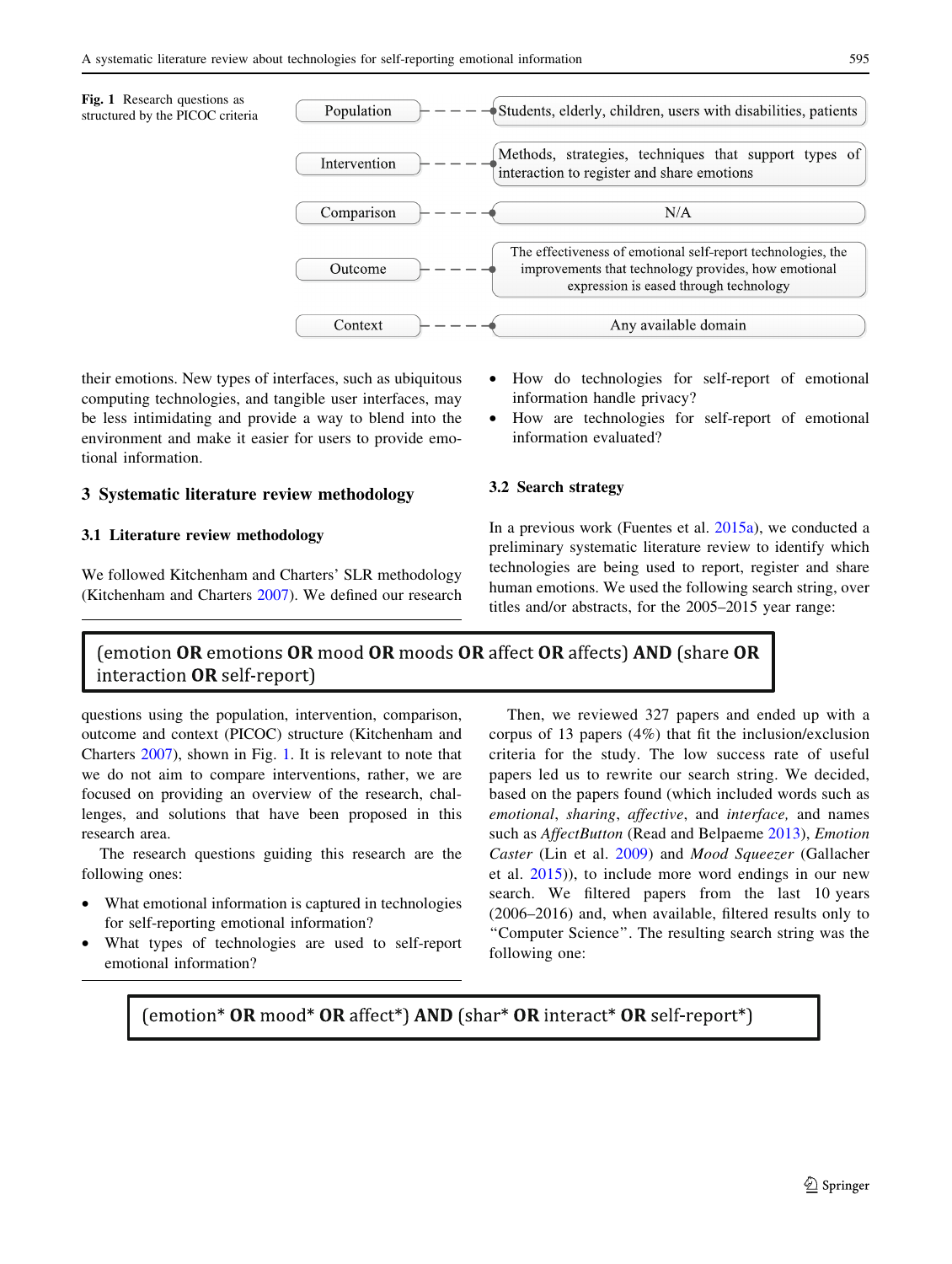<span id="page-3-0"></span>

| <b>Table 1</b> Search results |                            | <b>SLR1</b> (May 2015) | <b>SLR2</b> (March 2016) | SLR2 (filtered results) |
|-------------------------------|----------------------------|------------------------|--------------------------|-------------------------|
|                               | <b>ACM</b> Digital Library | 43                     | 261                      | 75                      |
|                               | <b>IEEE</b> Xplore         | 115                    | 399                      | 301                     |
|                               | ScienceDirect              | 22                     | 75                       | 64                      |
|                               | Springer Link              | 147                    | 141                      | 134                     |
|                               | Taylor and Francis         | Not considered         | 23                       | 19                      |
|                               | Emerald Insight            | Not considered         | 38                       | 31                      |
|                               | Total                      | 327                    | 937                      | 624                     |
|                               |                            |                        |                          |                         |

The "self-report\*" keyword generated errors in several search engines, since the "-" character in some cases results in results being omitted. For this reason, we conducted the search with ''self\*'' and then filtered results that did not contain "shar\*", "interact\*" nor "self-report\*". We also filtered results that did not have the keywords in the title. Table 1 lists the results from the previous search, as well as the results from the new search string, and the filtered results.

We then removed duplicates and the papers that had been previously reviewed. Then, two researchers (PR and IR) independently read the title and abstract for all papers, and applied the inclusion and exclusion criteria (see Table 2). A third researcher (MM) decided on discrepancies. The resulting papers were read entirely by the main researcher (CF), who decided whether to finally include the paper or not. After the previous phases were completed, we had 23 papers for this literature review. We then expanded the search by performing a snowball on the selected papers. We manually reviewed each reference from these papers and filtered them to remove duplicates and papers outside of our year range. From this phase, we added 17 additional papers, which were then reviewed with the same aforementioned process. Figure [2](#page-4-0) presents the flow diagram for this process using PRISMA notation (Stovold et al. [2014\)](#page-13-0), including the previous SLR (SLR1) and the expansion presented in this paper (SLR2, plus the snowball process).

Table 2 Inclusion and exclusion criteria

| Inclusion criteria                                                                                                                                                                                                          | Exclusion criteria                                                                                                                                           |
|-----------------------------------------------------------------------------------------------------------------------------------------------------------------------------------------------------------------------------|--------------------------------------------------------------------------------------------------------------------------------------------------------------|
| The paper is in english.<br>Peer-reviewed, obtained from<br>journal, conference or workshop<br>Published on or before May 2015<br>Focused on technologies for<br>registering emotions<br>Presents technology and validation | Not in english<br>Not peer reviewed<br>Not available online<br>Is a survey or SLR<br>Includes human-robot/agent<br>interaction<br>Does not include objective |
| Main purpose is measuring<br>subjective emotions                                                                                                                                                                            | measurement of emotions                                                                                                                                      |

#### 4 Results

This section presents the results obtained in our study. First, we discuss general information about our corpus of papers, which are listed in Table [3,](#page-5-0) along with the name of the interface (if available) that each paper presents. It is relevant to note that some interfaces are presented in several papers (e.g. AffectButton is presented in 4). Then, we answer each of our four research questions.

The distribution of papers per year and per country (of author affiliation) are shown in Figs. [3](#page-5-0) and [4](#page-6-0) respectively. We can see that the selected papers are more or less evenly distributed across the years of the study and across the continents, covering more of North America and Europe but with some participation of papers from South America, Asia and Oceania. The following sections present the results, structured as answers to the research questions.

### 4.1 What emotional information is captured in technologies for its self-report?

There are several models of human emotions used in the reviewed papers, listed in Table [4](#page-7-0). All of these models are standardized descriptions of emotions to be used in any context, except for LPN (Lee et al. [2007\)](#page-13-0) that was proposed for emotions associated with movement. The most common standard approach is Russell's circumplex model of affect (Russell [1980\)](#page-13-0), possibly because it defines a large set of adjectives to categorize emotions, which allows flexibility and covering a large range of emotions. Several papers do not use a standard method to categorize emotions, instead using previous studies to define the emotions that interest the researchers (e.g. Mood Squeezer (Gallacher et al. [2015](#page-12-0))), while others ask simple questions (e.g. "How happy do you feel?" (Conner and Reid [2012](#page-12-0)), "How are you feeling right now?'' (Killingsworth and Gilbert [2010](#page-12-0))).

21 of the reviewed papers presented general interfaces aimed at any type of user. 14 of these papers (66.6%) used a standard emotion model and 7 used a domainspecific model. 10 papers presented interfaces aimed at a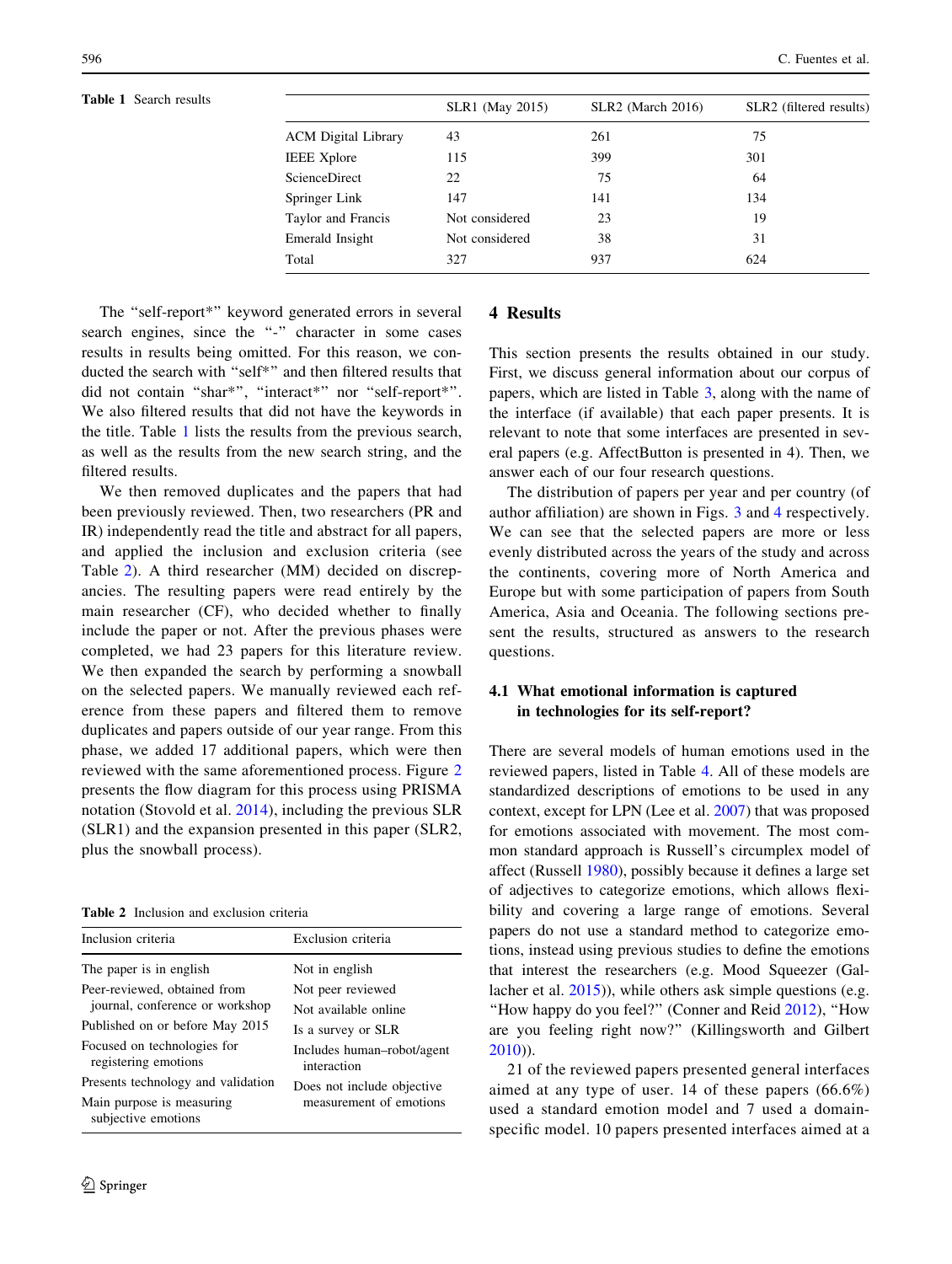<span id="page-4-0"></span>

Fig. 2 Systematic literature review flow diagram based on PRISMA flow diagram

specific type of user (e.g. young people, museum visitors). In this case, 5 (50%) used a standardized model of emotions and 5 (50%) used a domain-specific model. We expected domain-specific systems to use domain-specific emotion models and general systems to use general models; however, the difference is small and we believe that this may show that general-purpose models of emotions really do capture a wide enough range of emotions to be useful to general and domain-specific systems.

## 4.2 What types of technologies are used to selfreport emotional information?

We identified systems that report emotions through several types of interfaces; most use graphical interfaces (GUI), and others use natural (NUI), tangible (TUI) or web-based interfaces (WEB)—in combination with GUIs or as standalone systems. For this analysis, we group papers that present the same interface or system, so we discuss the 32 interfaces listed in Table [4.](#page-7-0) Table [4](#page-7-0) presents the type of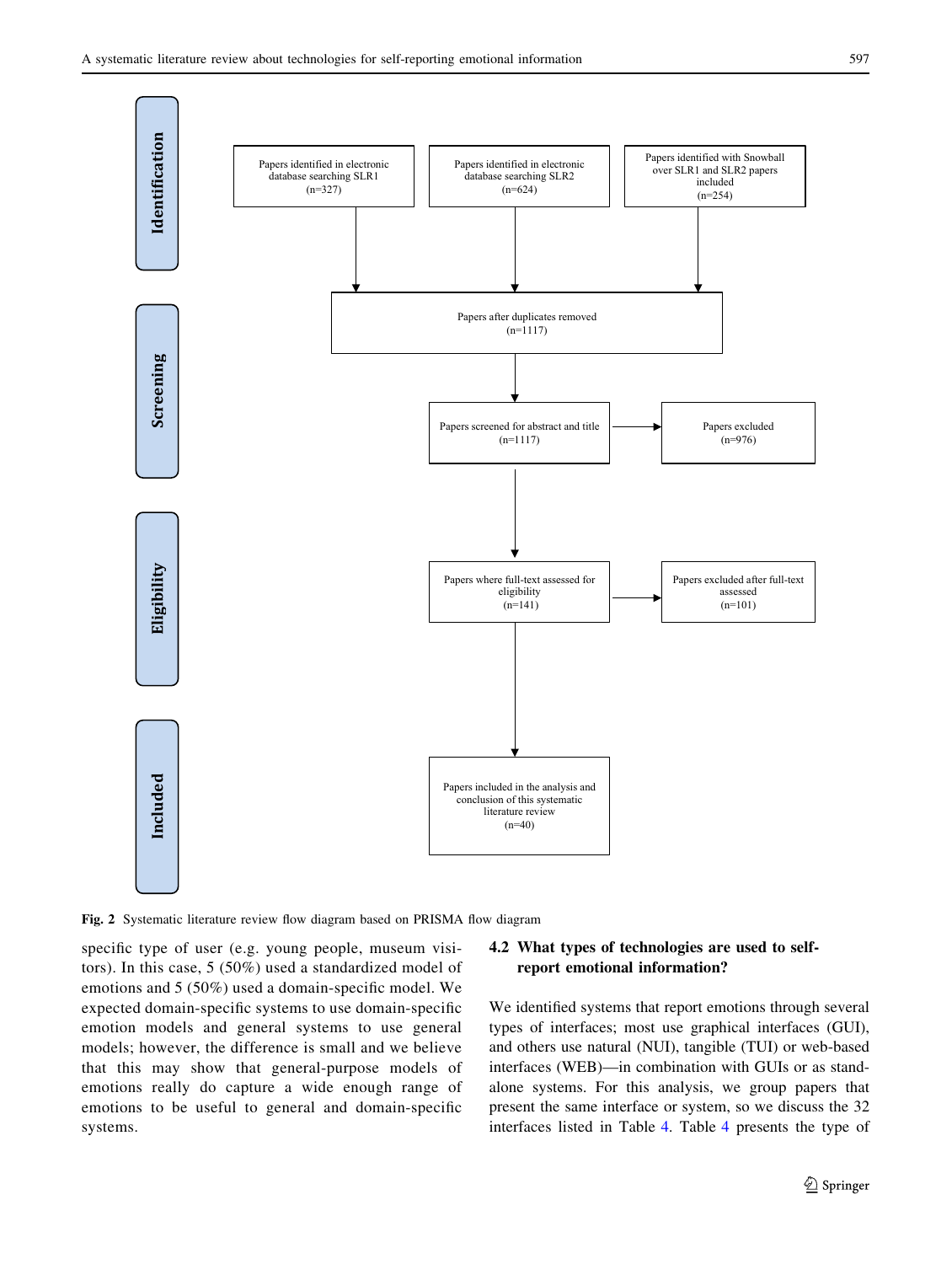Table 3 Selected papers and presented interface

| Id | References                       | Interface             |
|----|----------------------------------|-----------------------|
| 1  | Sánchez et al. (2005)            | Affective IM          |
| 2  | Diener and Oertel (2006)         | Emotetris             |
| 3  | Isbister et al. $(2006)$         | SEI                   |
| 4  | Sánchez et al. (2006)            | Affective IM          |
| 5  | Is bister et al. $(2007)$        | SEI                   |
| 6  | Nagel et al. (2007)              | EMuJoy                |
| 7  | Neyem et al. $(2007)$            | Emoti-Picture Frame   |
| 8  | Chen et al. (2008)               | Emoplayer             |
| 9  | Matthews et al. (2008)           | Mobile Mood Diary     |
| 10 | Reid et al. (2008)               | Mobiletype            |
| 11 | Bardzell et al. (2009)           |                       |
| 12 | Bialoskorski et al. (2009)       | Mood Swings           |
| 13 | Broekens and Brinkman (2009)     | AffectButton          |
| 14 | Laaksolahti et al. (2009)        | SEI                   |
| 15 | Laurans et al. $(2009)$          | <b>Emotion Slider</b> |
| 16 | Lin et al. (2009)                | <b>Emotion Caster</b> |
| 17 | Lottridge and Chignell (2009a)   | Emotrace              |
| 18 | Lottridge and Chignell (2009b)   | Emotrace              |
| 19 | Mody et al. (2009)               | WiMO                  |
| 20 | Broekens et al. (2010)           | AffectButton          |
| 21 | Killingsworth and Gilbert (2010) |                       |
| 22 | Morris et al. $(2010)$           | MoodMap               |
| 23 | Negru (2010)                     |                       |
| 24 | Mora et al. $(2011)$             | MoodMap, MoodTimeline |
| 25 | Pfister et al. $(2011)$          |                       |
| 26 | Yu et al. $(2011)$               | ESM system            |
| 27 | Conner and Reid (2012)           |                       |
| 28 | Caon et al. (2013)               |                       |
| 29 | Chambel $(2013)$                 | iFelt                 |
| 30 | Frost et al. (2013)              | Monarca               |
| 31 | Broekens and Brinkman (2013)     | AffectButton          |
| 32 | Schubert et al. $(2013)$         | 6 Emotion-Face Clock  |
| 33 | Read and Belpaeme (2013)         | AffectButton          |
| 34 | Hastings et al. $(2014)$         | EmoOntoTag            |
| 35 | Angelini et al. (2015)           | ADA Lamp              |
| 36 | Choi et al. (2015)               | AQA&AF                |
| 37 | Doryab et al. (2015)             | Monarca               |
| 38 | Fuentes et al. (2015b)           | EmoBall               |
| 39 | Gallacher et al. (2015)          | Mood Squeezer         |
| 40 | Niforatos and Karapanos (2015)   | Emosnaps              |

interfaces used in the system (GUI, NUI, WEB and/or TUI), the user the system was designed for, the approach used to self-report emotions and whether the system allows for emotions to be shared (and who they are shared with and how).

We wanted to learn how researchers had designed these systems and interfaces. Out of the 32 reviewed studies, 7

<span id="page-5-0"></span>



#### Fig. 3 Distribution of selected papers over years 2005–2015

discussed how the interface was designed. The methods that were used were iterative design, user-centered design, collaboration with an artist, inspiration on a stress ball, prototype evaluation, ethnography, and participatory design. The rest of the studies base their design decisions on the results of interaction analysis, device characteristics, simplicity, the possibility of less cognitive load, etc.

Tangible interfaces (TUIs) were built for 9 of the reviewed systems. We were especially interested in this type of interface, as they may be more suitable for specific types of users (e.g. users with low digital skills), easier to use (requiring less cognitive involvement) and more entertaining (e.g. for children). The reviewed TUIs had novel interaction mechanisms: emotions were registered by shaking, squeezing, pushing or pulling sliders, hugging, kissing, slapping, caressing, holding, or using gestures. We did not find an explicit link between the use of TUIs and targeting specific types of users or domains. It is interesting to note that in most cases (62.5%), the target users of the interface are generic or nonspecific.

#### 4.3 How do technologies for self-report of emotional information handle privacy?

Self-reporting emotional information is not an easy task, because people need to recognize their own emotions and feel secure and comfortable in recording them. Sharing this information is also complex, as emotional information tends to be sensitive and private. Out of the 32 distinct interfaces identified in our study, 16 allow users to share emotions. In our previous study, we identified that sharing emotions is complex, as the information may be too personal. We wanted to learn how these systems handle the problem of sharing, awareness, and privacy, so we studied who the emotions are shared with, through which mechanism, and whether the authors recognize the problem of privacy and how they manage it.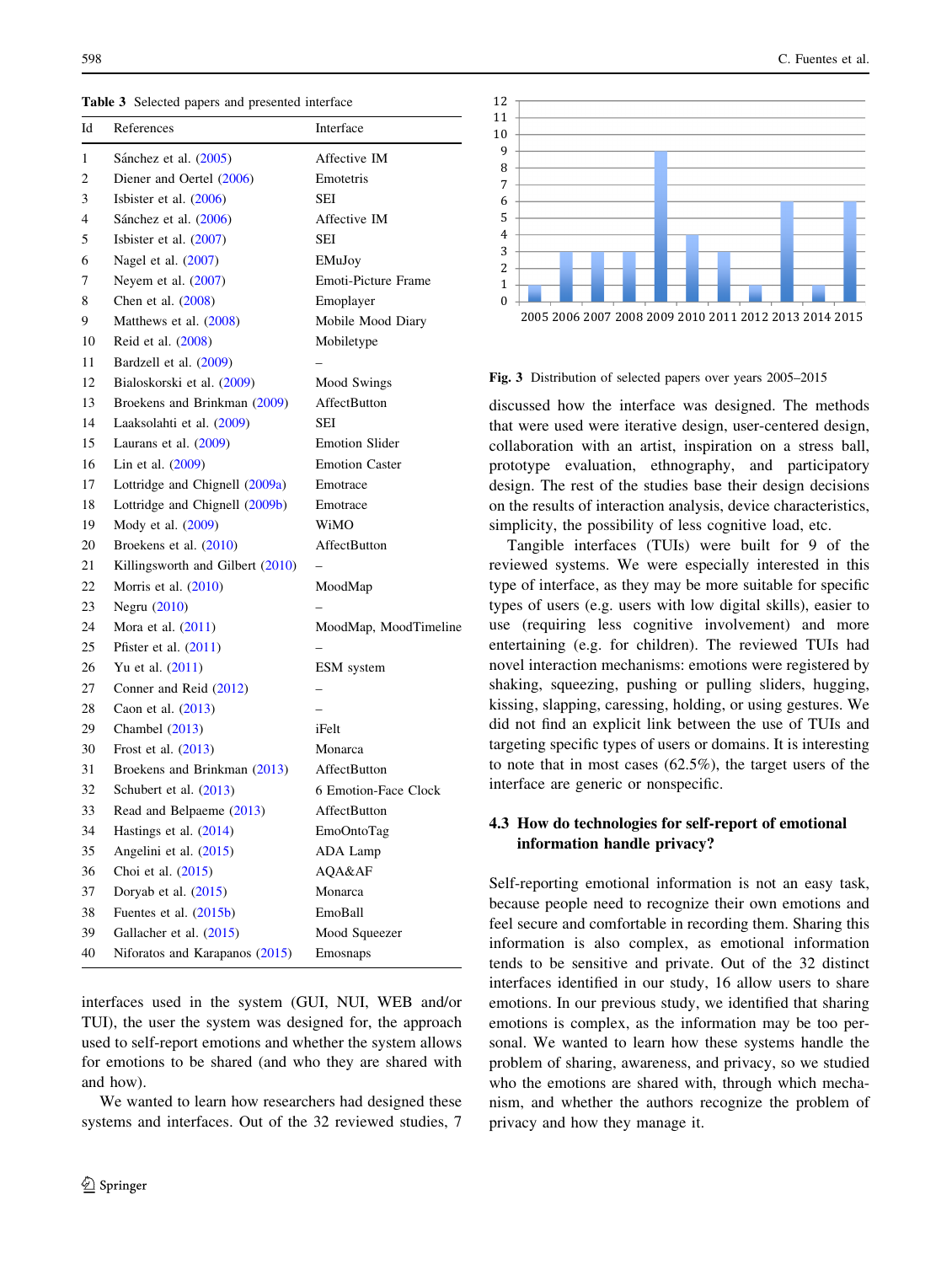<span id="page-6-0"></span>

Fig. 4 Countries of author affiliations. Colors indicate venue of publication (grey journal, black conference, grey-black line both)

Who are the emotions shared with (recipients)? The reviewed systems allow users to share emotional information with specific groups of people, e.g. family, friends, or others (social network contacts, clinics, therapist, other study members). TUIs tend to allow sharing only with specific groups of people, while GUIs generally allow sharing with a broader audience.

Which technology/mechanisms were used to share emotional information? Emotional information was shared through several media, e.g. Twitter, Instant Messaging (IM), other social networking systems (SNS), text messaging (SMS) or multimedia messaging (MMS).

How is privacy managed? Registering emotions can help provide users of awareness of their own moods (Sánchez et al. [2006\)](#page-13-0) and sharing emotions may promote conversation and improve working environments (Gallacher et al. [2015](#page-12-0)). However, in several scenarios in which systems benefit from self-report of emotions, e.g. therapy, safeguarding privacy is especially critical. For example, users must be prevented from sharing emotional information with unintended recipients, which may affect usability (Matthews et al. [2008](#page-13-0)), preventing users from actually using (and benefitting from) systems.

Out of the 16 studies that allowed sharing emotions, 9 did not mention privacy at all, not discussing mechanisms to preserve it nor allowing users to protect their data. For example, in one study ''the participants admitted that they felt self-conscious or embarrassed squeezing the balls in front of other unfamiliar colleagues'' (Gallacher et al.

[2015](#page-12-0)). Developers of interfaces for expressing emotions should take into account that the act of expressing an emotion may be private, and design the interaction mechanism accordingly.

The most commonly proposed mechanism to preserve privacy was allowing users to decide how to share their information (e.g. private messaging, social networks) and with whom. Although it is important to note that digital environments may be more secure than more traditional methods such as paper, as digital devices may be passwordprotected or locked, the risk of wide distribution of sensitive information in case of a mistake or security vulnerability is naturally much higher with digital information. Some interfaces provide visualizations of emotions that are viewable by everyone (Angelini et al. [2015\)](#page-12-0). In these cases, the design may hide the meaning of the visualization (e.g. by allowing the user to attach the emotional meaning by him/herself to each displayed color).

## 4.4 How are technologies for self-report of emotional information evaluated?

Technologies for self-report of emotional evaluation are frequently evaluated (88% present some form of evaluation—some studies present new methods of evaluation for interfaces that have been previously assessed). The data regarding evaluation of systems is presented in Table [5.](#page-9-0) This table presents the total number of participants of the study, the duration as reported (either total duration, or the amount of time each participant had to spend doing the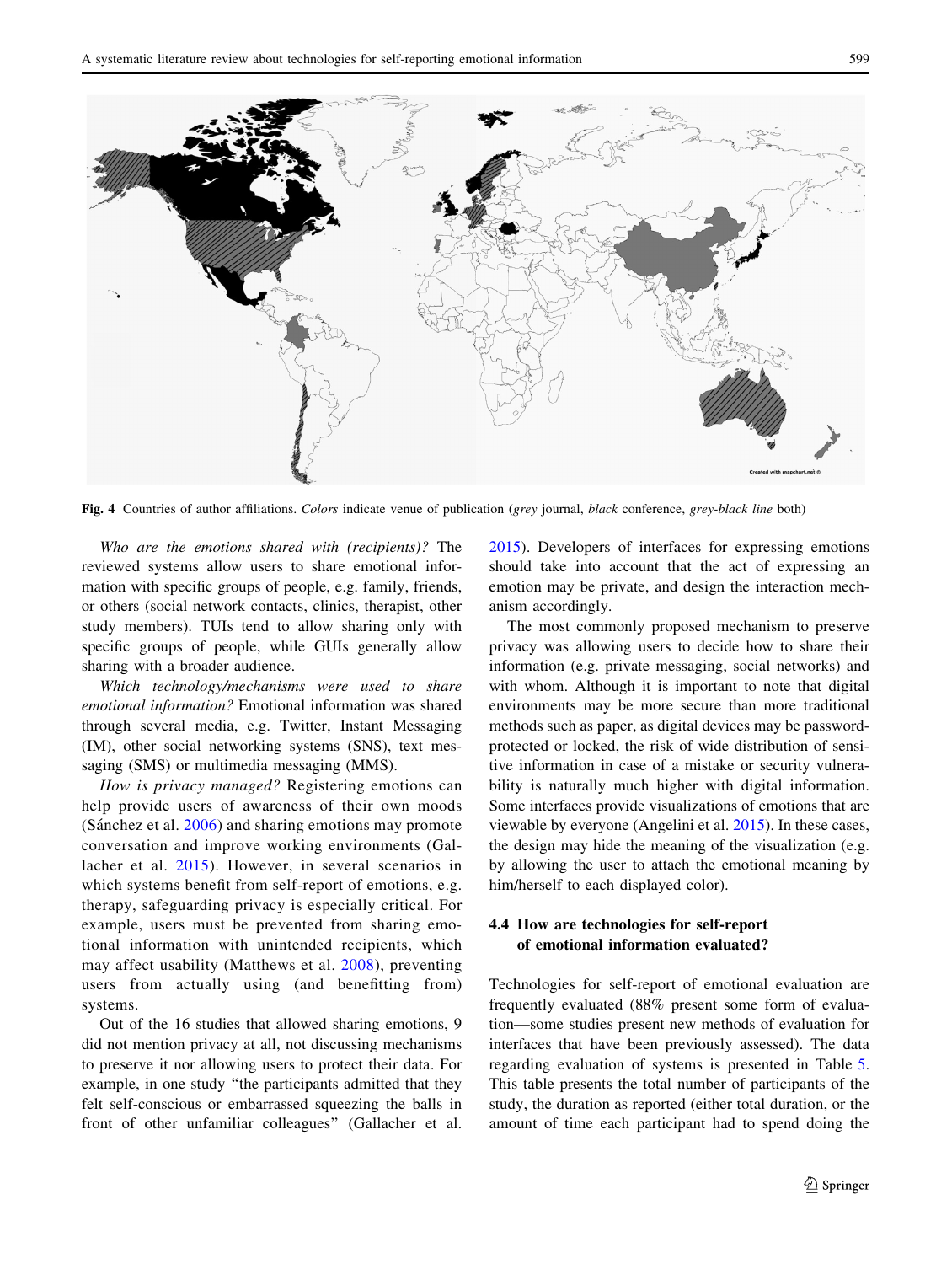<span id="page-7-0"></span>Table 4 List of interfaces, emotions used and sharing characteristics

|                            | Interface type               |                                 |                          | Target user                         | Emotion classification approach |                                   |         |                |                                           |                                     |          |  |
|----------------------------|------------------------------|---------------------------------|--------------------------|-------------------------------------|---------------------------------|-----------------------------------|---------|----------------|-------------------------------------------|-------------------------------------|----------|--|
|                            |                              | GUI NUI WEB TUI                 |                          |                                     |                                 | Ekman (Ekman and<br>Friesen 1986) | Russell | (Russell 1980) | Plutchik<br>(Plutchik 1980)               | PANAS (Watson and<br>Tellegen 1985) |          |  |
| 1, 4                       |                              |                                 |                          | People using chat                   | $\bullet$                       |                                   | ٠       |                |                                           |                                     |          |  |
| $\overline{c}$             |                              |                                 |                          | Any                                 |                                 |                                   |         |                |                                           |                                     |          |  |
| 3, 5, 14                   |                              |                                 |                          | Any                                 |                                 |                                   |         |                |                                           |                                     |          |  |
| 6                          |                              |                                 |                          | Any                                 |                                 |                                   |         |                |                                           |                                     |          |  |
| 7                          |                              |                                 |                          | Any                                 |                                 |                                   |         |                |                                           |                                     |          |  |
| 8                          |                              |                                 |                          | Any                                 |                                 |                                   |         |                |                                           |                                     |          |  |
| 9                          |                              |                                 |                          | Teenagers                           |                                 |                                   |         |                |                                           |                                     |          |  |
| 10                         |                              |                                 |                          | Young people                        |                                 |                                   |         |                |                                           |                                     |          |  |
| 11                         |                              |                                 |                          | Any                                 |                                 |                                   |         |                |                                           |                                     |          |  |
| 12                         |                              |                                 |                          | Museum visitors                     |                                 |                                   |         |                |                                           |                                     |          |  |
| 13, 20,<br>31, 33          |                              |                                 |                          | Any                                 |                                 |                                   |         |                |                                           |                                     |          |  |
| 15                         |                              |                                 |                          | Any                                 |                                 |                                   |         |                |                                           |                                     |          |  |
| 16                         |                              |                                 |                          | Any                                 |                                 |                                   |         |                |                                           |                                     |          |  |
| 17, 18                     |                              |                                 |                          | Any                                 |                                 |                                   |         |                |                                           |                                     |          |  |
| 19                         |                              |                                 |                          | Any                                 |                                 |                                   |         |                |                                           |                                     |          |  |
| 21                         |                              |                                 |                          | Any                                 |                                 |                                   |         |                |                                           |                                     |          |  |
| 22                         |                              |                                 |                          | Office workers                      |                                 |                                   |         |                |                                           |                                     |          |  |
| 23                         |                              |                                 |                          | NA                                  |                                 |                                   |         |                |                                           |                                     |          |  |
| 24                         |                              |                                 |                          | Any                                 |                                 |                                   |         |                |                                           |                                     |          |  |
| 25                         |                              |                                 |                          | Any                                 |                                 |                                   |         |                |                                           |                                     |          |  |
| 26                         |                              |                                 |                          | Patient, caregiver                  |                                 |                                   |         |                |                                           |                                     |          |  |
| 27                         |                              |                                 |                          | Any                                 |                                 |                                   |         |                |                                           |                                     |          |  |
| 28                         |                              |                                 |                          | Any                                 |                                 |                                   |         |                |                                           |                                     |          |  |
| 29                         |                              |                                 |                          | Any                                 |                                 |                                   |         |                |                                           |                                     |          |  |
| 30, 37                     |                              |                                 |                          | Patient                             |                                 |                                   |         |                |                                           |                                     |          |  |
| 32                         |                              |                                 |                          | Any                                 |                                 |                                   |         |                |                                           |                                     |          |  |
| 34                         |                              |                                 |                          | Conference<br>Attendees             |                                 |                                   |         |                |                                           |                                     |          |  |
| 35                         |                              |                                 |                          | Long distance<br>relationships      |                                 |                                   |         |                |                                           |                                     |          |  |
| 36                         |                              |                                 |                          | Any                                 |                                 |                                   |         |                |                                           |                                     |          |  |
| 38                         |                              |                                 |                          | People                              |                                 |                                   |         |                |                                           |                                     |          |  |
| 39                         |                              |                                 |                          | Office workers                      |                                 |                                   |         |                |                                           |                                     |          |  |
| 40                         |                              |                                 |                          | Any                                 |                                 |                                   |         |                |                                           |                                     |          |  |
|                            |                              | Emotion classification approach |                          |                                     |                                 |                                   |         |                |                                           |                                     |          |  |
|                            | Scherer<br>(Scherer<br>2005) |                                 | LPN (Lee<br>et al. 2007) | PAD (Russell and<br>Mehrabian 1977) |                                 | SAM<br>(Lang<br>1980)             | Other   | Sharing?       | Recipient                                 | Sharing<br>mechanism                | Privacy? |  |
| 1, 4                       |                              |                                 |                          |                                     |                                 |                                   |         | $\checkmark$   | Any                                       | IM                                  |          |  |
| $\overline{c}$<br>3, 5, 14 |                              |                                 |                          |                                     |                                 |                                   |         | V              | Members of                                | Video                               |          |  |
|                            |                              |                                 |                          |                                     |                                 |                                   |         |                | study                                     |                                     |          |  |
| 6                          |                              |                                 |                          |                                     |                                 |                                   |         |                |                                           |                                     |          |  |
| 7                          |                              |                                 |                          |                                     |                                 |                                   |         | V              | Friends/family Picture frame $\checkmark$ |                                     |          |  |
| 8                          |                              |                                 |                          |                                     |                                 |                                   |         |                |                                           |                                     |          |  |
| $\boldsymbol{9}$           |                              |                                 |                          |                                     |                                 |                                   |         | V              | Therapists                                | History                             | V        |  |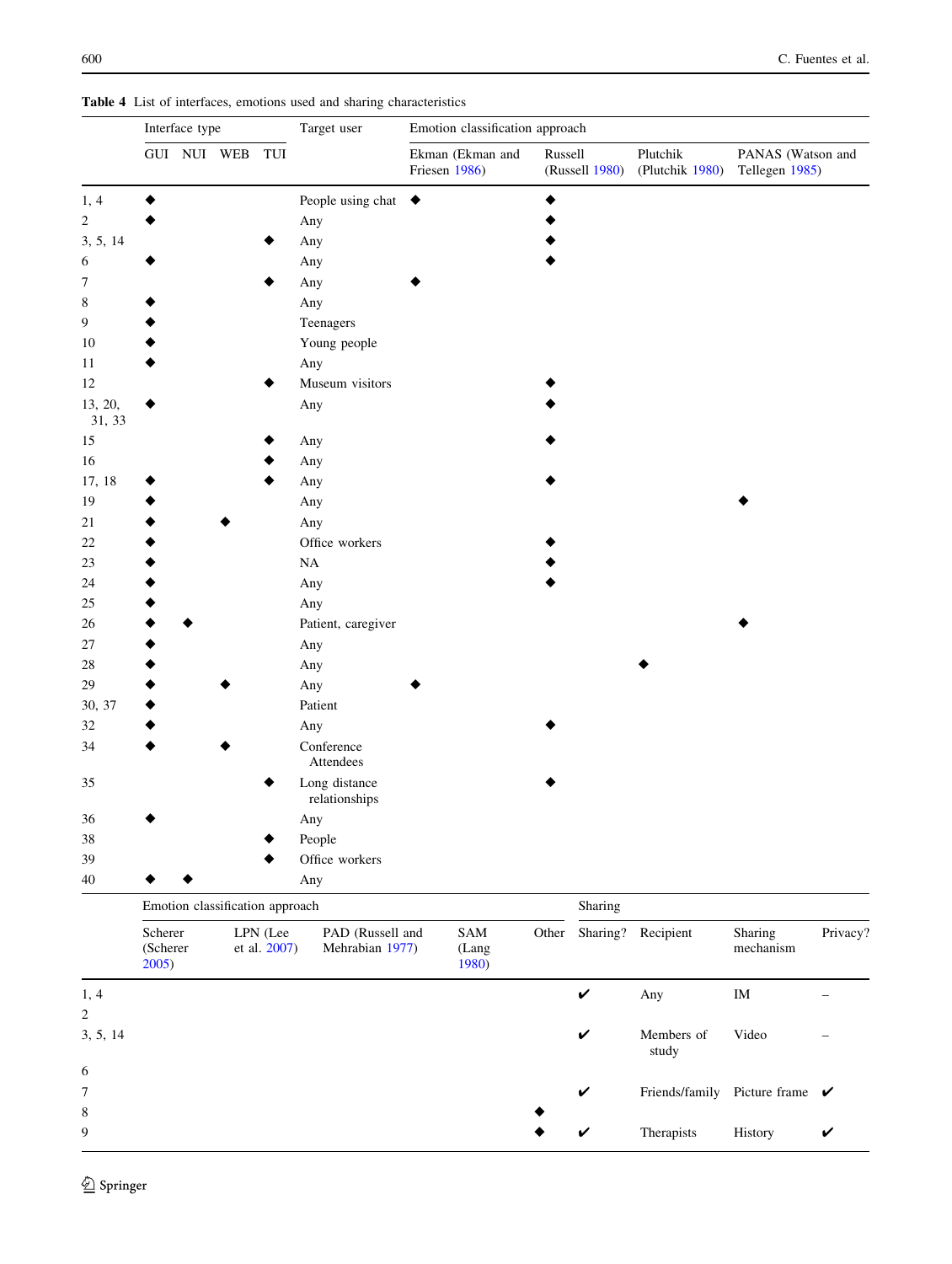#### Table 4 continued

|                   | Emotion classification approach |                          |                                     |                       |       |              | Sharing                    |                      |          |  |
|-------------------|---------------------------------|--------------------------|-------------------------------------|-----------------------|-------|--------------|----------------------------|----------------------|----------|--|
|                   | Scherer<br>(Scherer<br>2005)    | LPN (Lee<br>et al. 2007) | PAD (Russell and<br>Mehrabian 1977) | SAM<br>(Lang<br>1980) | Other | Sharing?     | Recipient                  | Sharing<br>mechanism | Privacy? |  |
| $10\,$            |                                 |                          |                                     |                       | ♦     |              |                            |                      |          |  |
| 11                |                                 |                          |                                     |                       |       | $\checkmark$ | Any                        | Viz                  |          |  |
| 12                |                                 |                          |                                     |                       |       |              |                            |                      |          |  |
| 13, 20,<br>31, 33 |                                 |                          |                                     |                       |       |              |                            |                      |          |  |
| $15\,$            |                                 |                          |                                     |                       |       |              |                            |                      |          |  |
| 16                |                                 |                          |                                     |                       |       | V            | Friends                    | $\rm IM$             |          |  |
| 17, 18            |                                 |                          |                                     |                       |       |              |                            |                      |          |  |
| 19                |                                 |                          |                                     |                       |       | $\checkmark$ | Friends                    | Same<br>interface    |          |  |
| 21                |                                 |                          |                                     |                       |       |              |                            |                      |          |  |
| 22                |                                 |                          |                                     |                       |       |              |                            |                      |          |  |
| 23                |                                 |                          |                                     |                       |       | V            | Friends/family             | Twitter              |          |  |
| 24                |                                 |                          |                                     |                       |       | $\checkmark$ | Friends/family             | Twitter              | V        |  |
| 25                |                                 |                          |                                     |                       |       |              |                            |                      |          |  |
| 26                |                                 |                          |                                     |                       |       | V            | Any (excl.<br>parent)      | SMS, MMS             |          |  |
| $27\,$            |                                 |                          |                                     |                       |       | V            | Members of<br>study        | <b>SMS</b>           |          |  |
| 28                |                                 |                          |                                     |                       |       | V            | Social<br>network          | Twitter              |          |  |
| 29                |                                 |                          |                                     |                       |       | V            | Any                        | Viz.                 |          |  |
| 30, 37            |                                 |                          |                                     |                       |       |              |                            |                      |          |  |
| 32                |                                 |                          |                                     |                       |       |              |                            |                      |          |  |
| 34                |                                 |                          |                                     |                       |       |              |                            |                      |          |  |
| 35                |                                 |                          |                                     |                       |       | V            | Social<br>network          | SNS, Lamp            | V        |  |
| 36                |                                 |                          |                                     |                       |       |              |                            |                      |          |  |
| 38                |                                 |                          |                                     |                       |       | V            | Friends/family             | Twitter              | V        |  |
| 39                |                                 |                          |                                     |                       |       | $\checkmark$ | <b>Business</b><br>partner | Viz, display         | V        |  |
| 40                |                                 |                          |                                     |                       |       |              |                            |                      |          |  |

required task), whether the evaluation was qualitative or quantitative (or both), and the evaluation task or instruments used. When information was not reported, it was omitted from our table.

Most studies use mixed-methods (38%) and quantitative (38%) approaches, while 13% only use qualitative methods. The chosen participants were in many cases students (15 out of 40 studies), while others use participants such as conference attendants, family members, friends, employees and older adults. Participant numbers range from 6 to 2550 (average: 119). Naturally, qualitative studies have a lower number of participants (ranging from 6 to 36, average: 15), since these methodologies tend to maximize in-depth analysis and are therefore time-consuming (e.g. video recordings, observations, interviews).

The range of time invested for evaluation was between 12 min per participant to over 11 months (average: 7.8 weeks). 34% of studies did not specify how long the evaluation process was. Although long-term studies are ideal to uncover complex adoption dynamics, there is a natural tendency for shorter evaluation periods, which allow researchers to study a larger number of users and conduct simpler evaluation protocols.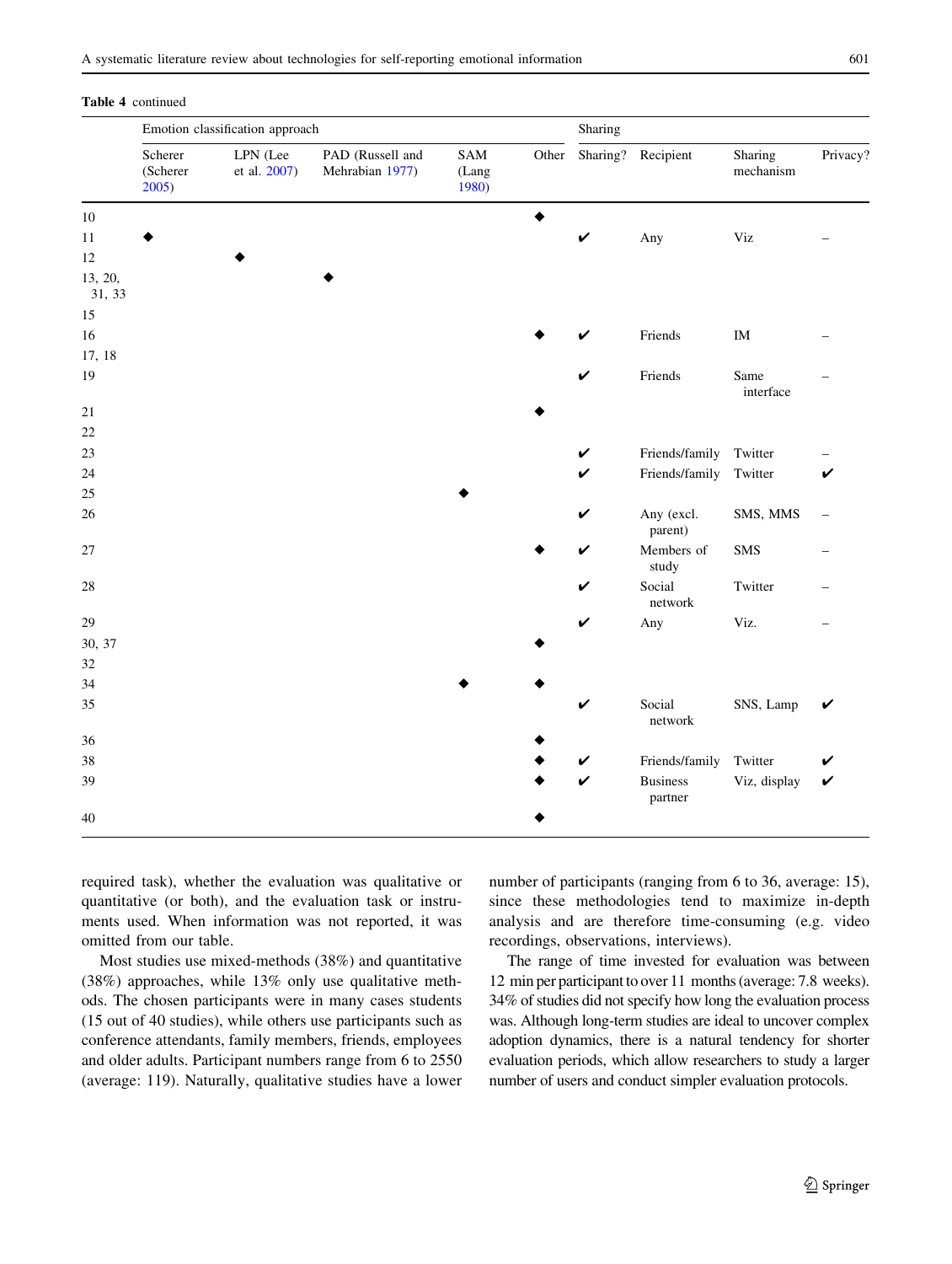|                | No. of<br>participants      | Evaluation characteristics |                                      |  |  |  |                                                                                                             |  |                  | Evaluation<br>instruments<br>used |
|----------------|-----------------------------|----------------------------|--------------------------------------|--|--|--|-------------------------------------------------------------------------------------------------------------|--|------------------|-----------------------------------|
|                |                             | Duration<br>(weeks)        | Duration<br>(min per<br>participant) |  |  |  | Qualitative Quantitative Questionnaires Observation Interviews                                              |  | User<br>Feedback | Testing<br>prototype              |
| $\mathbf{1}$   | $10\,$                      |                            |                                      |  |  |  |                                                                                                             |  |                  |                                   |
| $\sqrt{2}$     | $10\,$                      | $0.5\,$                    |                                      |  |  |  |                                                                                                             |  |                  |                                   |
| 3              | $12\,$                      | 0.006                      |                                      |  |  |  |                                                                                                             |  |                  |                                   |
| $\overline{4}$ |                             |                            |                                      |  |  |  |                                                                                                             |  |                  |                                   |
| 5              | 24                          |                            | 60                                   |  |  |  |                                                                                                             |  |                  |                                   |
| 6              | 38                          |                            |                                      |  |  |  |                                                                                                             |  |                  |                                   |
| 7              | $\sqrt{6}$                  | 0.4                        |                                      |  |  |  |                                                                                                             |  |                  |                                   |
| 8              | 60                          |                            |                                      |  |  |  |                                                                                                             |  |                  |                                   |
| 9              | 73                          | $\overline{9}$             |                                      |  |  |  |                                                                                                             |  |                  |                                   |
| 10             | 29                          | $\mathbf{1}$               |                                      |  |  |  |                                                                                                             |  |                  |                                   |
| 11             | 21                          |                            | $90\,$                               |  |  |  |                                                                                                             |  |                  |                                   |
| 12             | 36                          |                            |                                      |  |  |  |                                                                                                             |  |                  |                                   |
| 13             | 59                          |                            |                                      |  |  |  |                                                                                                             |  |                  |                                   |
|                | 12                          |                            | $10 - 12$                            |  |  |  |                                                                                                             |  |                  |                                   |
| 14             | 51                          |                            |                                      |  |  |  |                                                                                                             |  |                  |                                   |
| 15             |                             |                            |                                      |  |  |  |                                                                                                             |  |                  |                                   |
| 16             | No evaluation               |                            |                                      |  |  |  |                                                                                                             |  |                  |                                   |
| 17             | 12                          |                            |                                      |  |  |  |                                                                                                             |  |                  |                                   |
| 18             | 12                          |                            |                                      |  |  |  |                                                                                                             |  |                  |                                   |
| 19             | No evaluation               |                            |                                      |  |  |  |                                                                                                             |  |                  |                                   |
| 20             | 21                          |                            |                                      |  |  |  |                                                                                                             |  |                  |                                   |
| 21             | 2250                        |                            |                                      |  |  |  |                                                                                                             |  |                  |                                   |
| 22             | $10\,$                      | $\overline{4}$             |                                      |  |  |  |                                                                                                             |  |                  |                                   |
| 23             | No evaluation               |                            |                                      |  |  |  |                                                                                                             |  |                  |                                   |
| 24             | 32                          | $0.5\,$                    |                                      |  |  |  |                                                                                                             |  |                  |                                   |
| 25             | 41                          |                            | $\sqrt{5}$                           |  |  |  |                                                                                                             |  |                  |                                   |
| 26             | $28\,$                      | $\sqrt{3}$                 |                                      |  |  |  |                                                                                                             |  |                  |                                   |
| $27\,$         | 162                         | $\sqrt{2}$                 |                                      |  |  |  |                                                                                                             |  |                  |                                   |
| 28             |                             |                            |                                      |  |  |  |                                                                                                             |  |                  |                                   |
| 29             | $10\,$                      |                            |                                      |  |  |  |                                                                                                             |  |                  |                                   |
| $30\quad 6$    |                             | $26\,$                     |                                      |  |  |  |                                                                                                             |  |                  |                                   |
| 31             | 776                         |                            |                                      |  |  |  |                                                                                                             |  |                  |                                   |
| 32             | $30\,$                      |                            |                                      |  |  |  |                                                                                                             |  |                  |                                   |
| 33             | 58                          |                            |                                      |  |  |  |                                                                                                             |  |                  |                                   |
| 34             | 35                          | $0.5\,$                    |                                      |  |  |  |                                                                                                             |  |                  |                                   |
| 35             | No evaluation               |                            |                                      |  |  |  |                                                                                                             |  |                  |                                   |
| 36             | 14                          |                            |                                      |  |  |  |                                                                                                             |  |                  |                                   |
| 37             | 10                          | $50\,$                     |                                      |  |  |  |                                                                                                             |  |                  |                                   |
| 38             | 16                          | 14                         |                                      |  |  |  |                                                                                                             |  |                  |                                   |
| 39             | 59                          | 4                          |                                      |  |  |  |                                                                                                             |  |                  |                                   |
| 40             | 27                          | 3                          |                                      |  |  |  |                                                                                                             |  |                  |                                   |
|                | Evaluation instruments used |                            |                                      |  |  |  |                                                                                                             |  |                  |                                   |
|                |                             |                            |                                      |  |  |  | IAPS use Discussions Test scenarios SUS Focus group DIGCOMP Datalog analysis Video record Statistical tests |  |                  | Other                             |
| 1              |                             |                            |                                      |  |  |  |                                                                                                             |  |                  |                                   |
| 2              |                             |                            |                                      |  |  |  |                                                                                                             |  |                  |                                   |

<span id="page-9-0"></span>Table 5 Characteristics of evaluation of interfaces for self-reporting emotions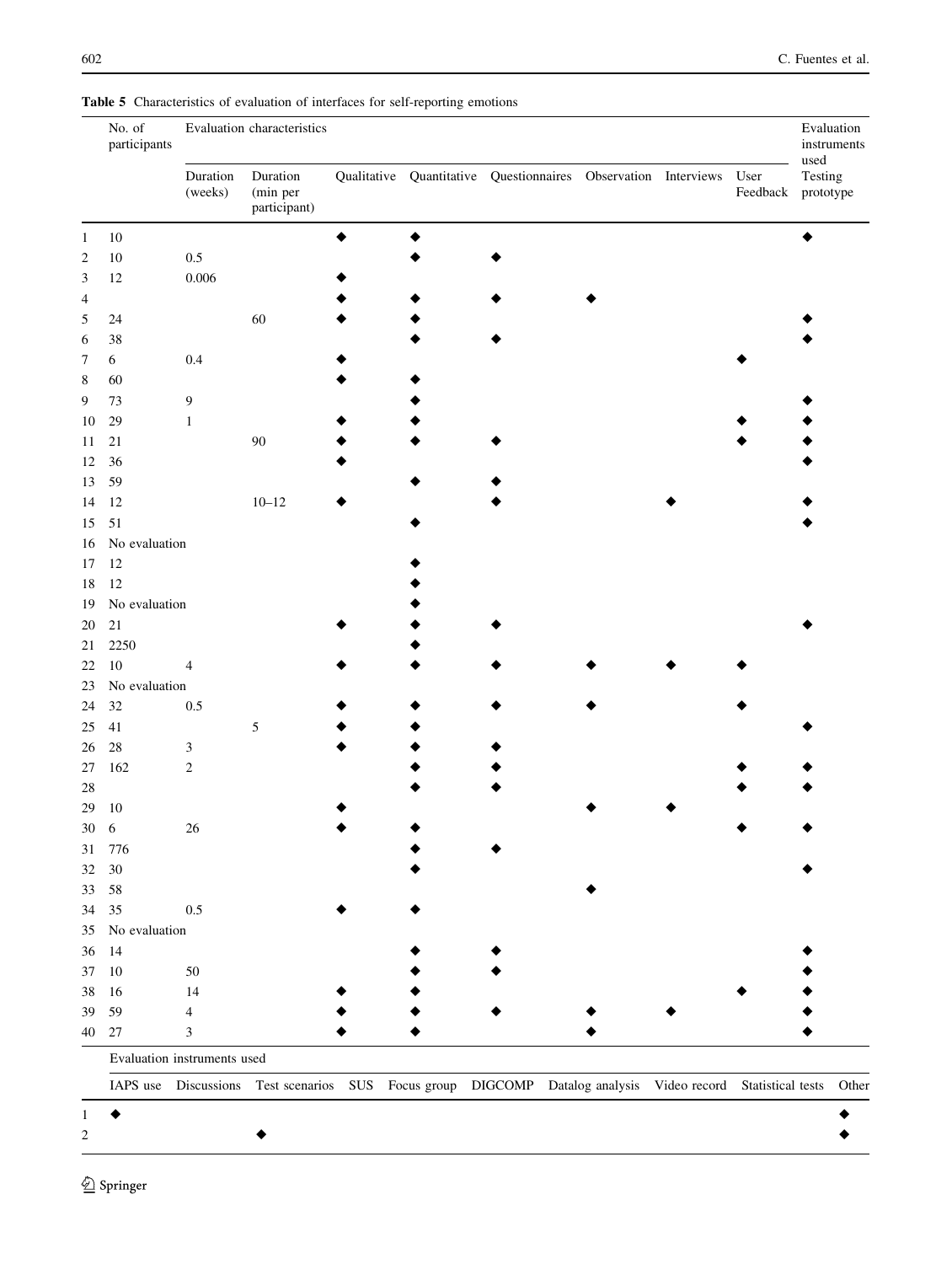#### Table 5 continued

|                  | Evaluation instruments used |  |  |  |  |  |                                                                                                                   |  |  |  |
|------------------|-----------------------------|--|--|--|--|--|-------------------------------------------------------------------------------------------------------------------|--|--|--|
|                  |                             |  |  |  |  |  | IAPS use Discussions Test scenarios SUS Focus group DIGCOMP Datalog analysis Video record Statistical tests Other |  |  |  |
| $\mathfrak{Z}$   | ٠                           |  |  |  |  |  |                                                                                                                   |  |  |  |
| $\overline{4}$   |                             |  |  |  |  |  |                                                                                                                   |  |  |  |
| $\sqrt{5}$       |                             |  |  |  |  |  |                                                                                                                   |  |  |  |
| $\sqrt{6}$       |                             |  |  |  |  |  |                                                                                                                   |  |  |  |
| $\boldsymbol{7}$ |                             |  |  |  |  |  |                                                                                                                   |  |  |  |
| $\,$ 8 $\,$      |                             |  |  |  |  |  |                                                                                                                   |  |  |  |
| $\boldsymbol{9}$ |                             |  |  |  |  |  |                                                                                                                   |  |  |  |
| $10\,$           |                             |  |  |  |  |  |                                                                                                                   |  |  |  |
| $11\,$           |                             |  |  |  |  |  |                                                                                                                   |  |  |  |
| $12\,$           |                             |  |  |  |  |  |                                                                                                                   |  |  |  |
| 13               |                             |  |  |  |  |  |                                                                                                                   |  |  |  |
| $14\,$           |                             |  |  |  |  |  |                                                                                                                   |  |  |  |
| $15\,$           |                             |  |  |  |  |  |                                                                                                                   |  |  |  |
| 16               |                             |  |  |  |  |  |                                                                                                                   |  |  |  |
| $17\,$           |                             |  |  |  |  |  |                                                                                                                   |  |  |  |
| $18\,$           |                             |  |  |  |  |  |                                                                                                                   |  |  |  |
| $19\,$           |                             |  |  |  |  |  |                                                                                                                   |  |  |  |
| $20\,$           |                             |  |  |  |  |  |                                                                                                                   |  |  |  |
| $21\,$           |                             |  |  |  |  |  |                                                                                                                   |  |  |  |
| $22\,$           |                             |  |  |  |  |  |                                                                                                                   |  |  |  |
| 23               |                             |  |  |  |  |  |                                                                                                                   |  |  |  |
| 24               |                             |  |  |  |  |  |                                                                                                                   |  |  |  |
| $25\,$           |                             |  |  |  |  |  |                                                                                                                   |  |  |  |
| $26\,$           |                             |  |  |  |  |  |                                                                                                                   |  |  |  |
| $27\,$           |                             |  |  |  |  |  |                                                                                                                   |  |  |  |
| $28\,$           |                             |  |  |  |  |  |                                                                                                                   |  |  |  |
| 29               |                             |  |  |  |  |  |                                                                                                                   |  |  |  |
| $30\,$           |                             |  |  |  |  |  |                                                                                                                   |  |  |  |
| $31\,$           |                             |  |  |  |  |  |                                                                                                                   |  |  |  |
| 32               |                             |  |  |  |  |  |                                                                                                                   |  |  |  |
| 33               |                             |  |  |  |  |  |                                                                                                                   |  |  |  |
| 34               |                             |  |  |  |  |  |                                                                                                                   |  |  |  |
| 35               |                             |  |  |  |  |  |                                                                                                                   |  |  |  |
| 36               |                             |  |  |  |  |  |                                                                                                                   |  |  |  |
| $37\,$           |                             |  |  |  |  |  |                                                                                                                   |  |  |  |
| 38               |                             |  |  |  |  |  |                                                                                                                   |  |  |  |
| 39               |                             |  |  |  |  |  |                                                                                                                   |  |  |  |
| $40\,$           |                             |  |  |  |  |  |                                                                                                                   |  |  |  |
|                  |                             |  |  |  |  |  |                                                                                                                   |  |  |  |

## 5 Discussion

Systematic literature reviews are a methodology that allows reviewing a large body of literature in a repeatable way. We reviewed the past 11 years of literature concerning systems for self-reporting emotional information. Since the search was conducted in March 2016, it is likely that some 2016 papers on this topic were not included. A limitation of a SLR is that it cannot discover papers in databases that were not searched or that do not use the selected keywords. To diminish these limitations, we also used a snowball methodology to increase our corpus. 42% of selected papers were found through this method, which shows that it is an efficient way to expand a literature review, contributing a high number of useful papers. Although we believe to have reviewed a large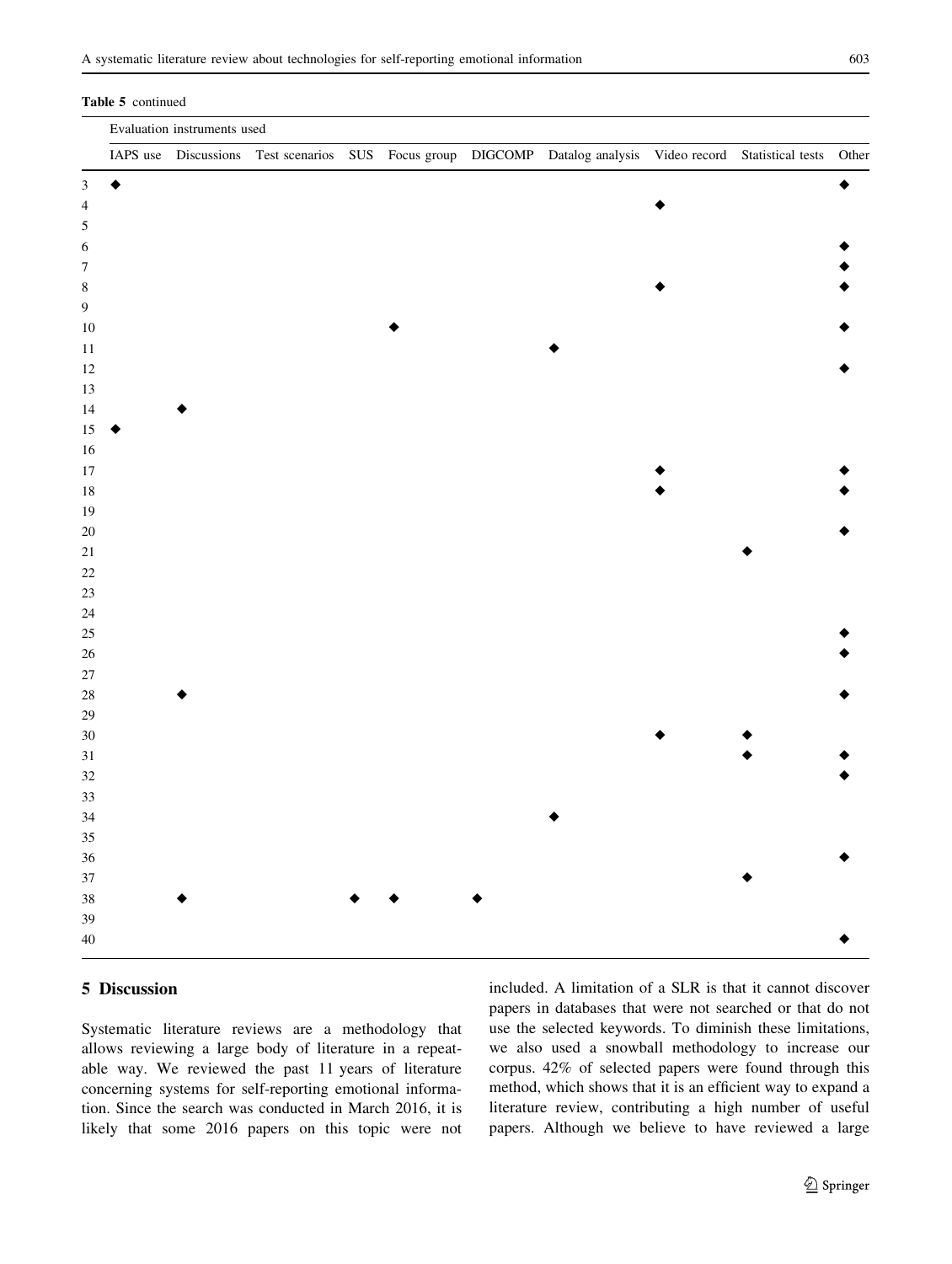number of existing literature on our topic, from a broad and diverse number of sources, there may still be papers that were not examined. To further expand this review, besides the possibility of incorporating additional search engines, keywords, and a larger year range, we believe one of our exclusion criteria (''no objective measurement of emotions'') could be refined and clarified, increasing the number of accepted papers. We found this criterion specifically to be subjective and therefore difficult for the researchers to agree on, so wording it differently would possibly increase paper acceptance.

The most common interaction style of the proposed interfaces was WIMP (windows, icons, menus, pointers), with a GUI interface. We did not find a well-defined scenario of use nor interaction style for TUI interfaces, which may be because TUIs are more recent and not as well studied, and because the design methodology and target user strongly define the interaction style, with researchers trying to find novel ways to interact with technology (e.g. squeezing, kissing, gestures). There are several factors that may affect the self-report of emotions using technology: (1) the interface characteristics, as shape, design and interaction style may impact motor and cognitive processes (Lottridge and Chignell [2009b\)](#page-13-0), (2) the users' own cognitive abilities and digital skills, (3) interest, enjoyment, and motivation to use an interface, and (4) the user's context. TUIs have the possibility of reducing some of these factors, generating lower stress levels for users and helping users identify emotions through object manipulation, as Isbister et al. state: ''We felt that 'playing' with objects would be more fun for users than filling out a survey or thinking aloud, and might thus lead to more relaxed and creative responses" (Isbister et al. [2007](#page-12-0)). This may mean that, especially for users with low digital skills or undergoing a stressful time, this type of interface may provide benefits beyond only self-reporting emotions by giving the users ''the opportunity to do something fun'' (Gallacher et al. [2015](#page-12-0)), as well as promoting engagement and being more intuitive.

Self-reflection is an important aspect of registering emotions, especially for systems related to contexts such as mental health or therapy. This may provide benefits to users, and further study needs to be done on how to provide users with these instances of self-reflection to induce behavioral change. Another important aspect of registering emotions is allowing users to share them with others. We found that although most interfaces allow sharing emotions, they do not strongly consider the privacy implications of emotion sharing, or even of emotion visualization, as some interfaces display the users' emotions. We can classify the proposed recipients of the information in three categories; from those closest to the user (e.g. close friends, family, therapists), to specific users (e.g. acquaintances, business partners, social network contacts), to any user (information that is shared publicly, e.g. posted to a social network). Few systems are designed for sharing emotional information with anyone (24%), and none of the papers in this category expressed a concern with the privacy of the shared information. However, the fact that most systems are designed for sharing with closer, selected recipients somewhat reflects the sensible nature of the shared information. The degree of privacy of emotions may also be related to cultural aspects, and we believe this is an underexplored facet as well, as some cultures may be more extroverted and value awareness and selfreflection over privacy, while others may be reticent to record their emotions digitally at all.

Regarding the evaluation of interfaces for self-reporting emotions, we found an equal number of interfaces were evaluated through quantitative and a mixed-methods approach. We believe qualitative evaluation methods are important to disentangle the complex variables involved in users' perceptions of these interfaces—e.g. benefits, usability, adoption, long and short-term persuasiveness. Only one paper considered the digital skills of the users as a relevant characteristic, and we believe that for novel interfaces, considering the familiarity of users with technology is important to understand their perception about the interface.

#### 6 Conclusions

We conducted a formal, systematic literature review aimed to understanding challenges, directions, and lessons learned in the design of interfaces for emotional self-report. We found it was a challenge to find research focused on selfreport of emotions; most research seems to focus on automatically detecting user emotions (through physiological signals or observation), so this research area is small, but nevertheless important, as self-report is the method used by mental health professionals and can provide important input to computer applications. The fact that there are a reduced number of papers is a signal that this area of research requires more studies (especially involving users in real contexts) and interfaces (with new interaction styles).

Previous research has identified the importance of sharing emotions with other users. Our results show that most interfaces for self-reporting emotions are GUIs. This may produce some categories of users that are excluded from these technologies—e.g. users with low digital skills or cognitive impairments—which suggests the importance of studying these users and designing technologies with interaction styles that allow them to use them intuitively and easily. One challenge that is transversal for self-reporting and automatic interfaces is privacy, as emotional information is sensitive and users may not want to share it. More research on how to manage privacy and protect information is needed.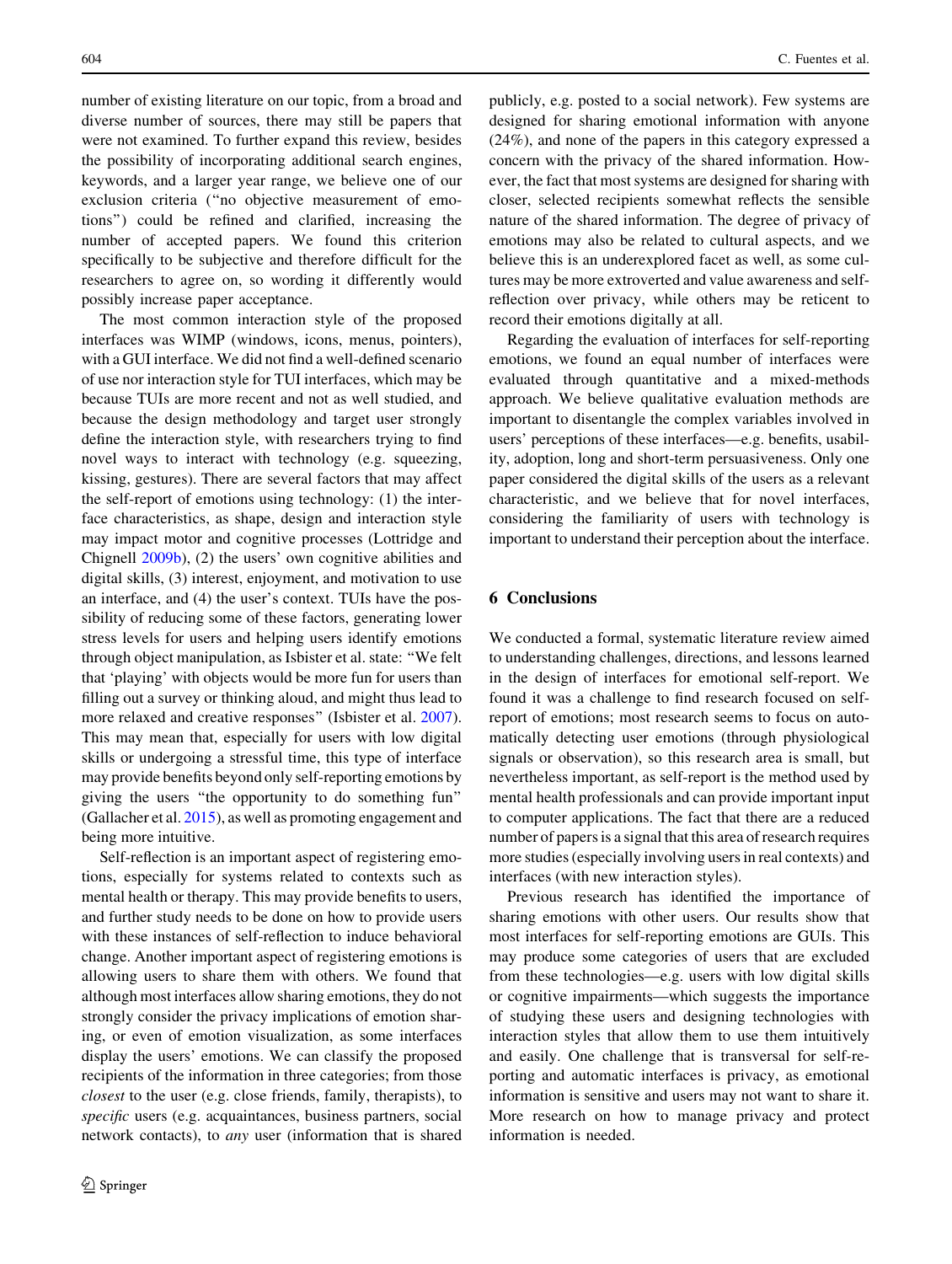<span id="page-12-0"></span>Acknowledgements This project was partially funded by CONICYT Chile PhD scholarship (CONICYT-PCHA/Doctorado Nacional/2013- 21130661,2014-63140077), CONICIT and MICIT Costa Rica PhD scholarship and Universidad de Costa Rica, and Fondecyt (Chile) Project No. 1150365.

#### References

- Angelini L, Caon M, Lalanne D et al (2015) Towards an anthropomorphic lamp for affective interaction. In: proceedings of the ninth international conference on tangible, embedded, and embodied interaction. ACM, New York, pp 661–666
- Bannon L (2011) Reimagining HCI: toward a more human-centered perspective. Interactions 18:50–57. doi:[10.1145/1978822.1978833](http://dx.doi.org/10.1145/1978822.1978833)
- Bardzell S, Bardzell J, Pace T (2009) Understanding affective interaction: Emotion, engagement, and internet videos. In: 2009 3rd international conference on affective computing and intelligent interaction and workshops (ACII 2009), pp 1–8. doi:[10.](http://dx.doi.org/10.1109/ACII.2009.5349551) [1109/ACII.2009.5349551](http://dx.doi.org/10.1109/ACII.2009.5349551)
- Barrett LF (2004) Feelings or words? understanding the content in self-report ratings of experienced emotion. J Pers Soc Psychol 87:266–281
- Bialoskorski LSS, Westerink JHDM, Broek EL (2009) Mood swings: an affective interactive art system. In: Nijholt A, Reidsma D, Hondorp H (eds) Intelligent technologies for interactive entertainment. Springer, Berlin, pp 181–186
- Broekens J, Brinkman WP (2009) AffectButton: towards a standard for dynamic affective user feedback. In: 2009 3rd international conference on affective computing and intelligent interaction and workshops, pp 1–8
- Broekens J, Brinkman W-P (2013) AffectButton: a method for reliable and valid affective self-report. Int J Hum Comput Stud 71:641–667. doi:[10.1016/j.ijhcs.2013.02.003](http://dx.doi.org/10.1016/j.ijhcs.2013.02.003)
- Broekens J, Pronker A, Neuteboom M (2010) Real time labeling of affect in music using the Affectbutton. In: Proceedings of the 3rd international workshop on affective interaction in natural environments. ACM, New York, pp 21–26
- Caon M, Khaled OA, Mugellini E et al (2013) Ubiquitous interaction for computer mediated communication of emotions. In: 2013 humaine association conference on affective computing and intelligent interaction (ACII). IEEE, pp 717–718
- Chambel EOM (2013) Accessing movies based on emotional impact. Multimed Syst 19:559–576. doi[:10.1007/s00530-013-0303-7](http://dx.doi.org/10.1007/s00530-013-0303-7)
- Chen L, Chen G-C, Xu C-Z et al (2008) EmoPlayer: a media player for video clips with affective annotations. Interact Comput 20:17–28. doi[:10.1016/j.intcom.2007.06.003](http://dx.doi.org/10.1016/j.intcom.2007.06.003)
- Chi T-S, Yeh L-Y, Hsu C-C (2011) Robust emotion recognition by spectro-temporal modulation statistic features. J Ambient Intell Humaniz Comput 3:47–60. doi[:10.1007/s12652-011-0088-5](http://dx.doi.org/10.1007/s12652-011-0088-5)
- Choi S, Yamasaki T, Aizawa K (2015) An interactive system based on yes–no questions for affective image retrieval. In: Proceedings of the 1st international workshop on affect and sentiment in multimedia. ACM, New York, pp 45–50
- Conner TS, Reid KA (2012) Effects of intensive mobile happiness reporting in daily life. Soc Psychol Pers Sci 3:315–323. doi:[10.](http://dx.doi.org/10.1177/1948550611419677) [1177/1948550611419677](http://dx.doi.org/10.1177/1948550611419677)
- Desmet P (2005) Measuring emotion: development and application of an instrument to measure emotional responses to products. In: Blythe M, Overbeeke K, Monk A, Wright P (eds) Funology. Springer, The Netherlands, pp 111–123
- Diener H, Oertel K (2006) Experimental approach to affective interaction in games. In: Proceedings of the first international conference on technologies for e-learning and digital entertainment. Springer, Berlin, pp 507–518
- Doryab A, Frost M, Faurholt-Jepsen M et al (2015) Impact factor analysis: combining prediction with parameter ranking to reveal the impact of behavior on health outcome. Pers Ubiquit Comput 19:355–365
- Ekman P, Friesen WV (1986) A new pan-cultural facial expression of emotion. Motiv Emot 10:159–168
- Fogg BJ (1998) Persuasive computers: perspectives and research directions. In: Proceedings of the SIGCHI conference on human factors in computing systems, pp 225–232
- Frost M, Doryab A, Faurholt-Jepsen M, et al (2013) Supporting disease insight through data analysis: refinements of the monarca self-assessment system. In: Proceedings of the 2013 ACM international joint conference on pervasive and ubiquitous computing. ACM, New York, pp 133–142
- Fuentes C, Gerea C, Herskovic V et al (2015a) User interfaces for self-reporting emotions: a systematic literature review. In: Ubiquitous computing and ambient intelligence. Sensing, processing, and using environmental information—9th international conference, UCAmI 2015. Springer, pp 321–333
- Fuentes C, Rodríguez I, Herskovic V (2015b) EmoBall: a study on a tangible interface to self-report emotional information considering digital competences. In: Volume 9456 of the series lecture notes in computer science, pp 189–200
- Gallacher S, O'Connor J, Bird J et al (2015) Mood squeezer: lightening up the workplace through playful and lightweight interactions. In: Proceedings of the 18th ACM conference on computer supported cooperative work and social computing. ACM, pp 891–902
- Gross T (2009) Towards a new human-centred computing methodology for cooperative ambient intelligence. J Ambient Intell Humaniz Comput 1:31–42. doi[:10.1007/s12652-009-0004-4](http://dx.doi.org/10.1007/s12652-009-0004-4)
- Hastings J, Brass A, Caine C et al (2014) Evaluating the emotion ontology through use in the self-reporting of emotional responses at an academic conference. J Biomed Semant 5:1–17. doi:[10.](http://dx.doi.org/10.1186/2041-1480-5-38) [1186/2041-1480-5-38](http://dx.doi.org/10.1186/2041-1480-5-38)
- Isbister K, Höök K, Sharp M, Laaksolahti J (2006) The sensual evaluation instrument: developing an affective evaluation tool. In: Proceedings of the SIGCHI conference on human factors in computing systems, pp 1163–1172
- Isbister K, Höök K, Laaksolahti J, Sharp M (2007) The sensual evaluation instrument: developing a trans-cultural self-report measure of affect. Int J Hum Comput Stud 65:315–328
- Ishii H (2008) The tangible user interface and its evolution. Commun ACM 51:32–36
- Jacko JA (2012) Human computer interaction handbook: fundamentals, evolving technologies, and emerging applications. CRC Press, Boca Raton
- Jacob RJK, Girouard A, Hirshfield LM et al (2008) Reality-based interaction: a framework for post-WIMP interfaces. In: Proceedings of the SIGCHI conference on human factors in computing systems (CHI'08). ACM, pp 201–210
- Jain J, Lund A, Wixon D (2011) The future of natural user interfaces. In: Extended abstracts on human factors in computing systems (CHI EA'11), pp 211–214
- Killingsworth MA, Gilbert DT (2010) A wandering mind is an unhappy mind. Science 330:932. doi:[10.1126/science.1192439](http://dx.doi.org/10.1126/science.1192439)
- Kitchenham B, Charters S (2007) Guidelines for performing systematic literature reviews in software engineering. Technical Report EBSE 2007-01, Version 2.3. Keele University, Keele, UK and Durham University, Durham, UK
- Laaksolahti J, Isbister K, Höök K (2009) Using the sensual evaluation instrument. Digit Creat 20:165–175. doi[:10.1080/](http://dx.doi.org/10.1080/14626260903083603) [14626260903083603](http://dx.doi.org/10.1080/14626260903083603)
- Lahey B, Girouard A, Burleson W, Vertegaal R (2011) PaperPhone: understanding the use of bend gestures in mobile devices with flexible electronic paper displays. In: Proceedings of the 2011